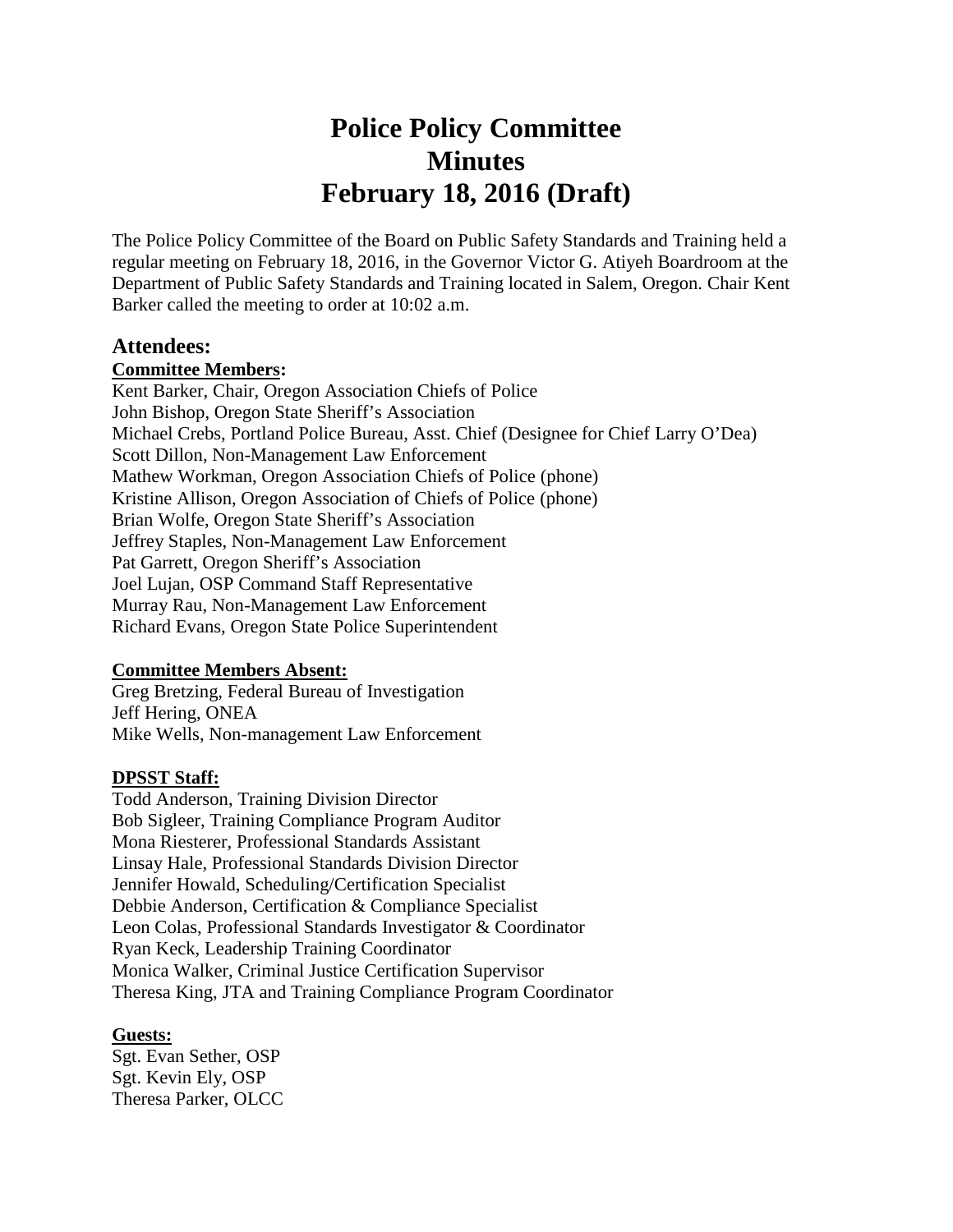# **1. Minutes of November 19, 2015**

Approve the minutes of the November 19, 2015 Police Policy Committee meeting.

To see a complete record of the November 19, 2015 Police Policy Committee minutes, please go to:

http://www.oregon.gov/dpsst/BD/pages/policepolicycommitteemeetingminutes.aspx

John Bishop moved that the committee approve the minutes of the November 19, 2015 Police Policy Committee meeting. Brian Wolfe seconded the motion. The motion carried unanimously.

# **2. \*Oregon Liquor Control Commission (OLCC) Pilot Regulatory Specialist Field Training Manual**

Presented by Robert Sigleer & Teresa Parker (OLCC)

The OLCC, in partnership with the Department of Public Safety Standards and Training, has developed a 160-hour Basic training curriculum utilizing the 2013 Oregon Liquor Enforcement Inspector Job Task Analysis (JTA) and input from Subject Matter Experts (SME). To become a certified OLCC Regulatory Specialist requires attendance and completion of the Basic OLCC Academy and the Field Training and Evaluation Program (FTEP)

Joel Lujan recommended that the PPC consider approving the initial use of the OLCC Pilot Regulatory Specialist FTM. As designated a Pilot FTM, updates will be made on an as needed basis. John Bishop seconded the motion. The motion carried unanimously.

# **3. \*Changes to Basic Police Curriculum**

Presented by Ryan Keck, Sgt. Evan Sether, & Sgt. Kevin Ely

The Training Division requests the approval of the Police Policy Committee to make the adaptations to the Basic Police curriculum as presented to the Policy Committee.

Rich Evans recommended approval of the proposed changes to reduce the training hours for the Intoxilyzer course. Michael Crebs seconded the motion. The motion carried unanimously.

John Bishop recommended approval of the proposed changes to utilize the hours for the Community Policing Course. Michael Crebs seconded the motion.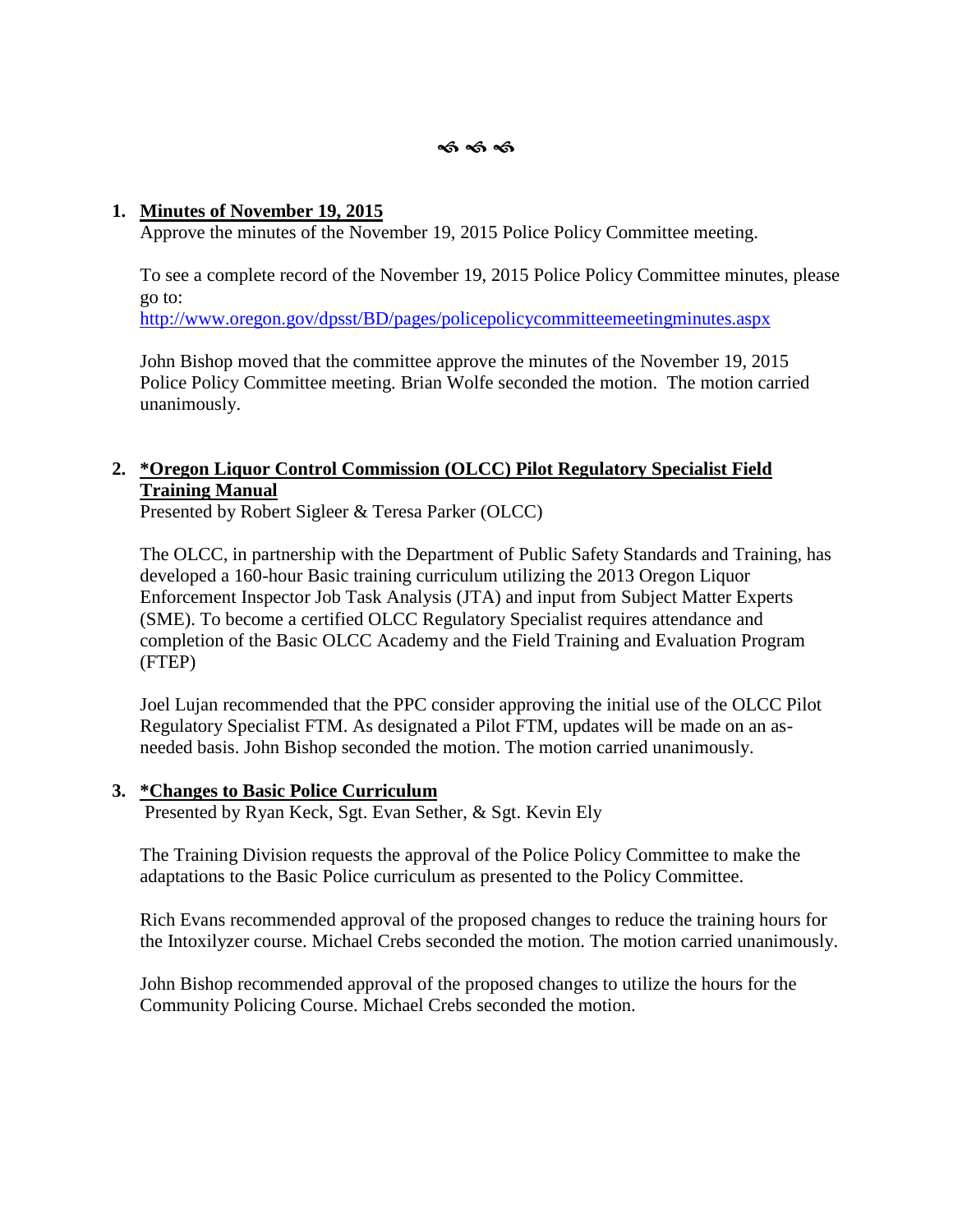# **4. \*David Toll, DPSST #51790 –Nyssa Police Department**

Presented by Leon Colas

*Brian Wolfe abstained due to a potential conflict of interest.*

*Rich Evans and Joel Lujan, for the record, wanted to advise that their agency participated in the investigation of David Toll, which they had no knowledge of or were involved in.*

The case brought before the Policy Committee involves David Toll's false and misleading statements made to his superior when requesting permission to go to Boise, Idaho on July 24, 2014, while on administrative leave. David Toll was requested to submit an itinerary which failed to include all of the information requested.

Pat Garrett moved that the Police Policy Committee adopts the staff report as the record upon which its recommendation are based. Jeff Staples seconded the motion. The motion carried with 12 ayes and Brian Wolfe abstaining.

By discussion and consensus, the committee determined that David Toll's behavior did not involve **Insubordination**.

By discussion and consensus, the committee identified David Toll's behavior did not involve **Misconduct** as defined in the Administrative Rule.

By discussion and consensus, the committee identified that David Toll's behavior did not involve **Goss Misconduct** as defined in the Administrative Rule.

By discussion and consensus, the committee identified that David Toll's behavior did not involve **Misuse of Authority** as defined in the Administrative Rule.

By discussion and consensus, the committee identified that David Toll's behavior did not involve **Disregard for the Rights of Others** as defined in the Administrative Rule.

By discussion and consensus, the committee determined that David Toll's behavior did involve **Dishonesty** as defined in the Administrative Rule by the date in question; the information given stated he had a 10:00 a.m. appointment with a lawyer when in fact he had a criminal interview with an OSP investigator at 10:15 a.m. The itinerary that was created had information that was purposely omitted. Toll was requested to call and check in with his chief regarding additional appointments in which he did not do until 4:50 and at that point left a message.

John Bishop moved that the Police Policy Committee find that David Toll's **Dishonesty** did rise to the level warrant revocation when considered alone. Joel Lujan seconded the motion. The motion carried with 12 ayes and Brian Wolfe abstaining.

By discussion and consensus, the committee determined that David Toll's behavior did involve **Aggravating Circumstances** by not providing a letter mitigating his actions. Toll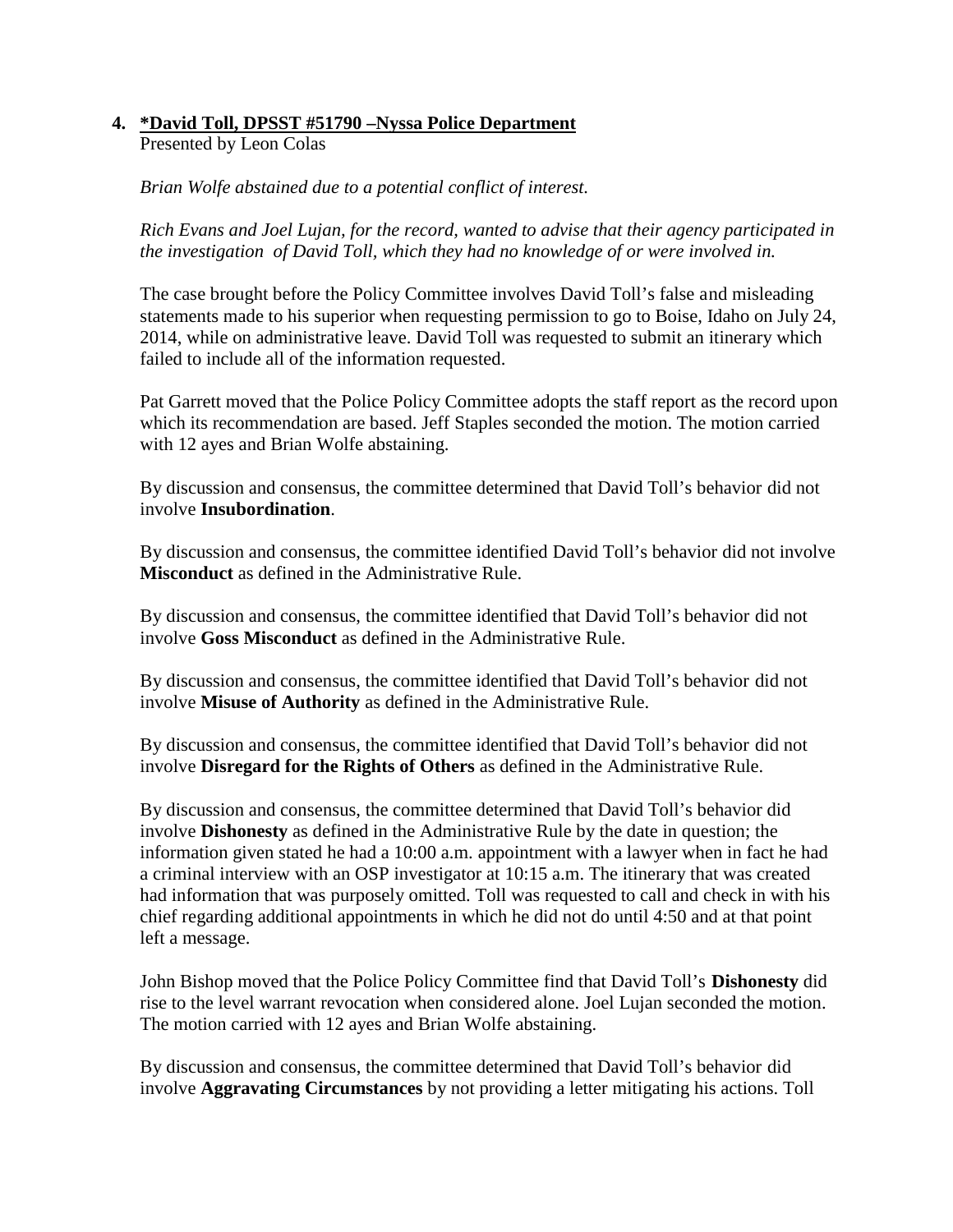had several opportunities to come clean and never took the initiative to do so. Also, David Toll's blatant dishonesty on several occasions and his overall attitude towards his Chief.

By discussion and consensus, the committee determined David Toll's behavior did not involve any **Mitigating Circumstances**.

After considering the totality of the circumstances, Richard Evans moved that the committee recommends to the Board that David Toll's certification be revoked. Kris Allison seconded the motion. The motion carried with 12 ayes and Brian Wolfe abstaining.

John Bishop moved that the committee recommends to the Board that David Toll's **Dishonesty** warrants for ineligibility for **Lifetime**. Richard Evans seconded the motion. The motion carried with 12 ayes and Brian Wolfe abstaining.

# **5. \*Samuel Wolfe, DPSST #33680 – Basic Police Certification**

Presented by Leon Colas

The issue in this case is Wolfe's conduct surrounding his arrest and convictions for Criminal Driving While Suspended, ORS 811.182(4), a discretionary disqualifying crime under OAR 259-008-0070(4)(c), and whether his Basic police certification should be revoked as a result.

Michael Crebs moved that the Police Policy Committee adopts the staff report as the record Upon which its recommendations are based. Murray Rau seconded the motion. The motion carried unanimously.

By discussion and consensus, the committee determined that Samuel Wolfe's behavior did not involve **Insubordination**.

By discussion and consensus, the committee determined that Samuel Wolfe's behavior did Involve **Misconduct** as defined in the Administrative Rule by violation of the law multiple times.

Pat Garrett moved that the Police Policy Committee find that Samuel Wolfe's **Misconduct** does rise to the level to warrant revocation when considered alone. Brian Wolfe seconded the motion. The motion carried unanimously.

By discussion and consensus, the committee identified that Samuel Wolfe's behavior did Involve **Gross Misconduct** as defined in the Administrative Rule by criminal driving while suspended and violation of the law multiple times.

Richard Evans moved that the Police Policy Committee find that Samuel Wolfe's **Gross**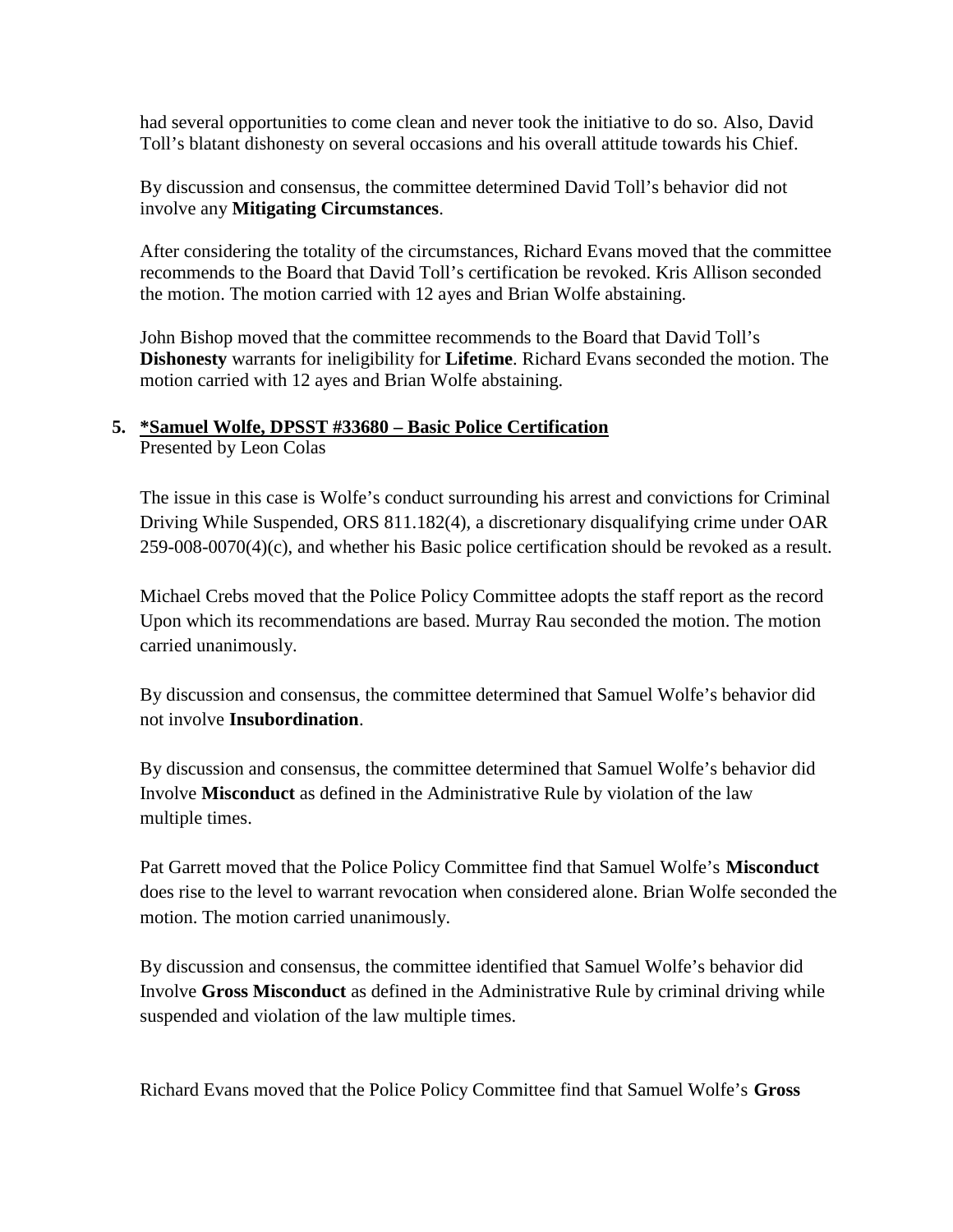**Misconduct** does rise to the level to warrant revocation when considered alone. John Bishop seconded the motion. The motion carried unanimously.

By discussion and consensuses, the committee determined that Samuel Wolfe's behavior did not involve the **Misuse of Authority** as defined in the Administrative Rule.

By discussion and consensus, the committee determined that Samuel Wolfe's behavior did not involve **Disregard for the Rights of Others** as defined in the Administrative Rule.

By discussion and consensus, the committee determined that Samuel Wolfe's behavior did not involve **Dishonesty** as defined in the Administrative Rule.

By discussion and consensus, the committee determined that Samuel Wolfe's behavior did involve **Aggravating Circumstances** by driving while suspended. Wolfe's background of law enforcement, shows a lack of concern regarding rules of chapter 811, driving with a suspended license, without insurance, and speeding.

By discussion and consensus, the committee determined that Samuel Wolfe's behavior did not involve any **Mitigating Circumstances**.

After considering the totality of the circumstances, John Bishop moved that the Committee recommends to the Board that Samuel Wolfe's certification be **revoked**. Joel Lujan seconded the motion. The motion carried unanimously.

John Bishop moved that the committee recommends to the Board that Samuel Wolfe's **Misconduct** warrants for an ineligibility period to reapply for **seven years**. Micheal Crebs seconded the motion. The motion carried unanimously.

Rich Evans moved that the committee recommends to the Board that Samuel Wolfe's Gross **Misconduct** warrants for an ineligibility period to reapply for **seven years**. Joel Lujan seconded the motion. The motion carried unanimously.

# **6. \*Homero Reynaga, DPSST # 29551 – Portland Police Bureau** Presented by Leon Colas

The issue in this case is Reynaga's conduct surrounding his arrests and convictions for Criminal Mischief in the Second Degree, ORS 164.354, and DUII, ORS 813.010, both discretionary disqualifying crimes under OAR 259-008-0070(4)(c), and whether his Basic, Intermediate and Advanced police certifications should be revoked as an result.

*Michael Crebs asked to abstain due to a potential conflict of interest.*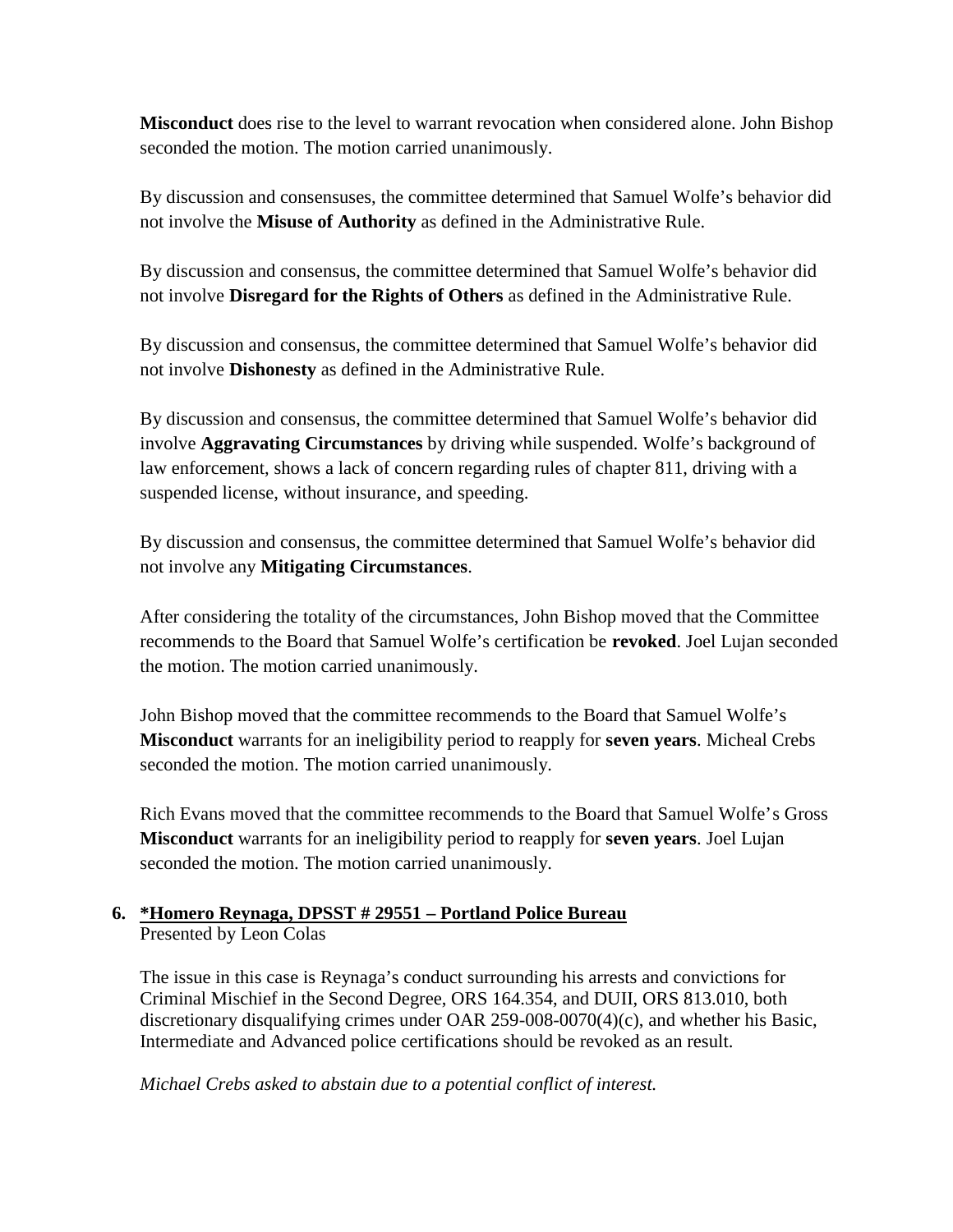*For the record Kent Barker stated that his agency was involved in the criminal mischief report, as he was aware of when it happened but feels that he can make a fair determination based on the information presented. Also, Jeff Staples stated his agency was the arresting agency on his DUII, as he was not involved in the arrest, he also felt that he can make a fair determination as well.*

Joel Lujan moved that the Police Policy Committee adopts the staff report as the record upon which its recommendations are based. Brian Wolfe seconded the motion. The motion carried with 12 ayes and Michael Crebs abstaining.

By discussion and consensus the committee determined that Homero Reynaga's behavior did not involve **Insubordination**.

By discussion and consensus, the committee identified Homero Reynaga's behavior did involve **Misconduct** as defined in the Administrative Rule based on the elements of the crime he was convicted of.

Jeff Staples moved that the Police Policy Committee find that Homero Reynaga's **Misconduct** does rise to the level to warrant revocation when considered alone. Rich Evans seconded the motion. The motion carried 12 ayes and Michael Crebs abstaining.

By discussion and consensus, the committee identified that Homero Reynaga's behavior did involve **Gross Misconduct** as defined in the Administrative Rule based on the DUII shows a clear risk to the public and the criminal mischief presented.

John Bishop moved that the Police Policy Committee find that Homero Reynaga's **Gross Misconduct** does rise to the level to warrant revocation when considered alone. Scott Dillon seconded the motion. The motion carried 12 ayes and Michael Crebs abstaining.

By discussion and consensus, the committee determined that Homero Reynaga's behavior did not involve **Misuse of Authority** as defined in the Administrative Rule.

By discussion and consensus, the committee determined that Homero Reynaga's behavior did involve **Disregard for the Rights of Others** as defined in the Administrative Rule by criminal mischief and purposely damaging a vehicle. Based on the definition of **Disregard for the Rights of Others**, he had a clear disregard of fairness and disrespect for the rights of others.

Jeff Staples moved that the Police Policy Committee find that Homero Reynaga' **Disregard for the Rights of Others** does rise to the level to warrant revocation when considered alone. Brian Wolfe seconded the motion. The motion carried 12 ayes and Michael Crebs abstaining.

By discussion and consensus, the committee determined that Homero Reynaga's behavior did not involve **Dishonesty** as defined in the Administrative Rule.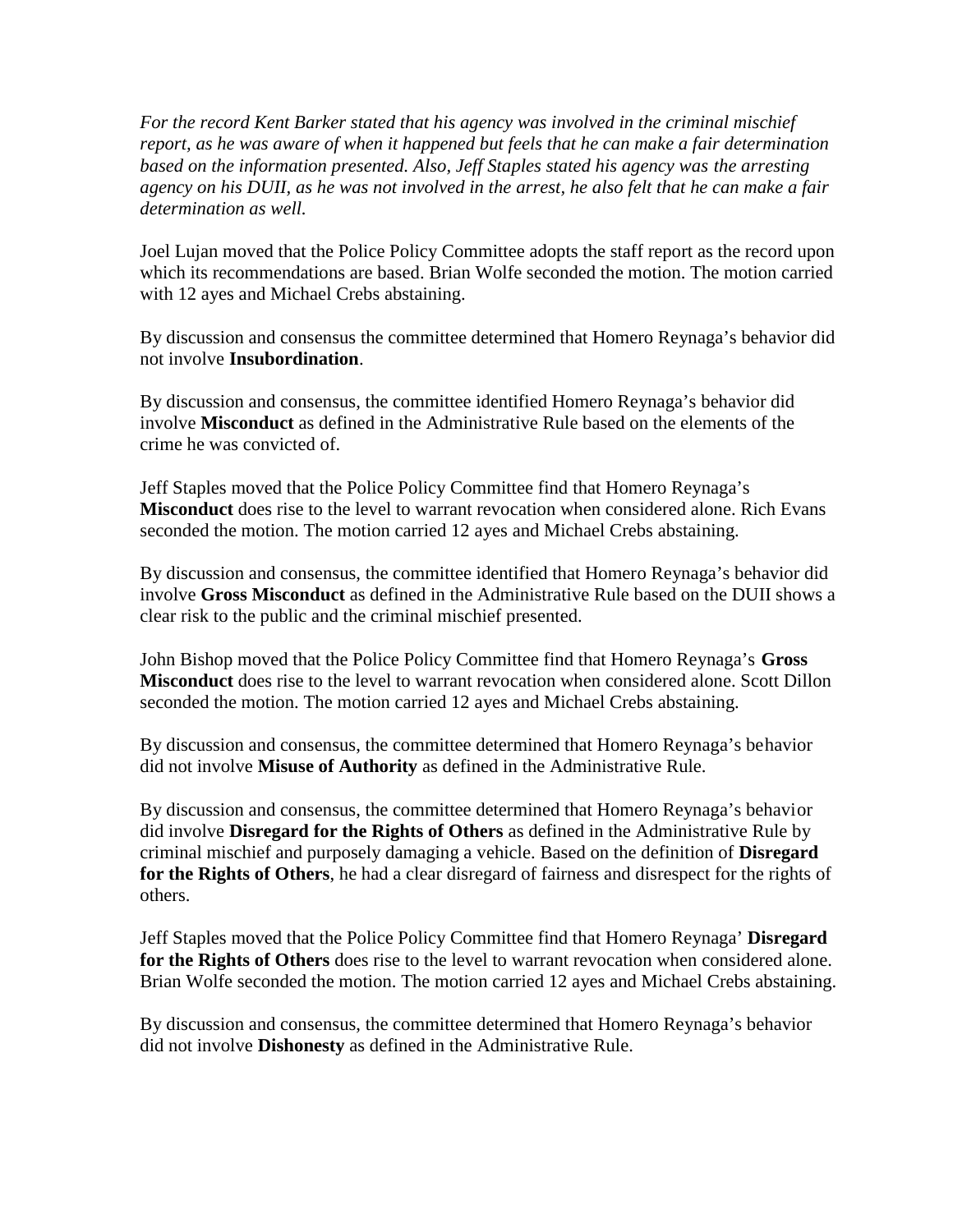By discussion and consensus, the committee determined that Homero Reynaga's behavior did involve **Aggravating Circumstances** as Reynaga had previously appeared before the Policy Committee and was given a chance to turn around his behavior and has since committed the same offense along with additional criminal activity shows as an **Aggravating Circumstance**. The fact that Reynaga had keyed the victim's car the previous day shows his behavior as an escalation as opposed to one single incident. The crime committed to the vehicle was a substantial amount of damage which resulted in a costly repair. Reynaga was previously ordered to alcohol treatment in which he did not take advantage of.He clearly had a disregard for the arresting officer and showed a lack of respect during the arrest.

By discussion and consensus, the committee determined Homero Reynaga's behavior did not involve any **Mitigating Circumstances.**

After considering the totality of the circumstances, Brian Wolfe moved that the committee recommends to the Board that Homero Reynaga's certification be **revoked**. Jeff Staples seconded the motion. The motion carried with 12 ayes and Michael Crebs abstaining.

Joel Lujan moved that the committee recommends to the Board that Homero Reynaga's **Misconduct** warrants for an ineligibility period to reapply for **seven years**. Rich Evans seconded the motion. The motion carried with 12 ayes and Michael Crebs abstaining.

Rich Evans moved that the committee recommends to the Board that Homero Reynaga's **Gross Misconduct** warrants for an ineligibility period to reapply for **ten years**. Murray Rau seconded the motion. The motion carried 12 ayes and Michael Crebs abstaining.

John Bishop moved that the committee recommends to the Board the Homero Reynaga's **Disregard for the Rights of Others** warrants for an ineligibility period to reapply for **fifteen years**. Jeff Staples seconded the motion. The motion carried 12 ayes and Michael Crebs abstaining.

# **7. \*David Fuller, DPSST # 16332 – Columbia County Sheriff's Office** Presented by Leon Colas

On November 20, 2014, the Police Policy Committee (PPC) voted to recommend revocation of the Basic, Intermediate, and Advanced Police certifications of David Fuller. On January 22, 2015, the Board unanimously affirmed the Policy Committee's recommendations. On December 2, 2014, Fuller requested a hearing and it was referred to the Office of Administrative Hearings. A contested case hearing was scheduled, and prior to the hearing dates Fuller and his attorney filed motions for Summary Determination. ALJ Fair issued a Ruling on Motions for Summary Determination and Proposed Order in June. The ALJ determined that Fuller engaged in conduct involving dishonesty in one of five alleged instances of dishonesty. ALJ Fair determined that since one instance of dishonesty did not involve matters relevant to the original criminal investigation of Fuller, DPSST should not revoke his certifications.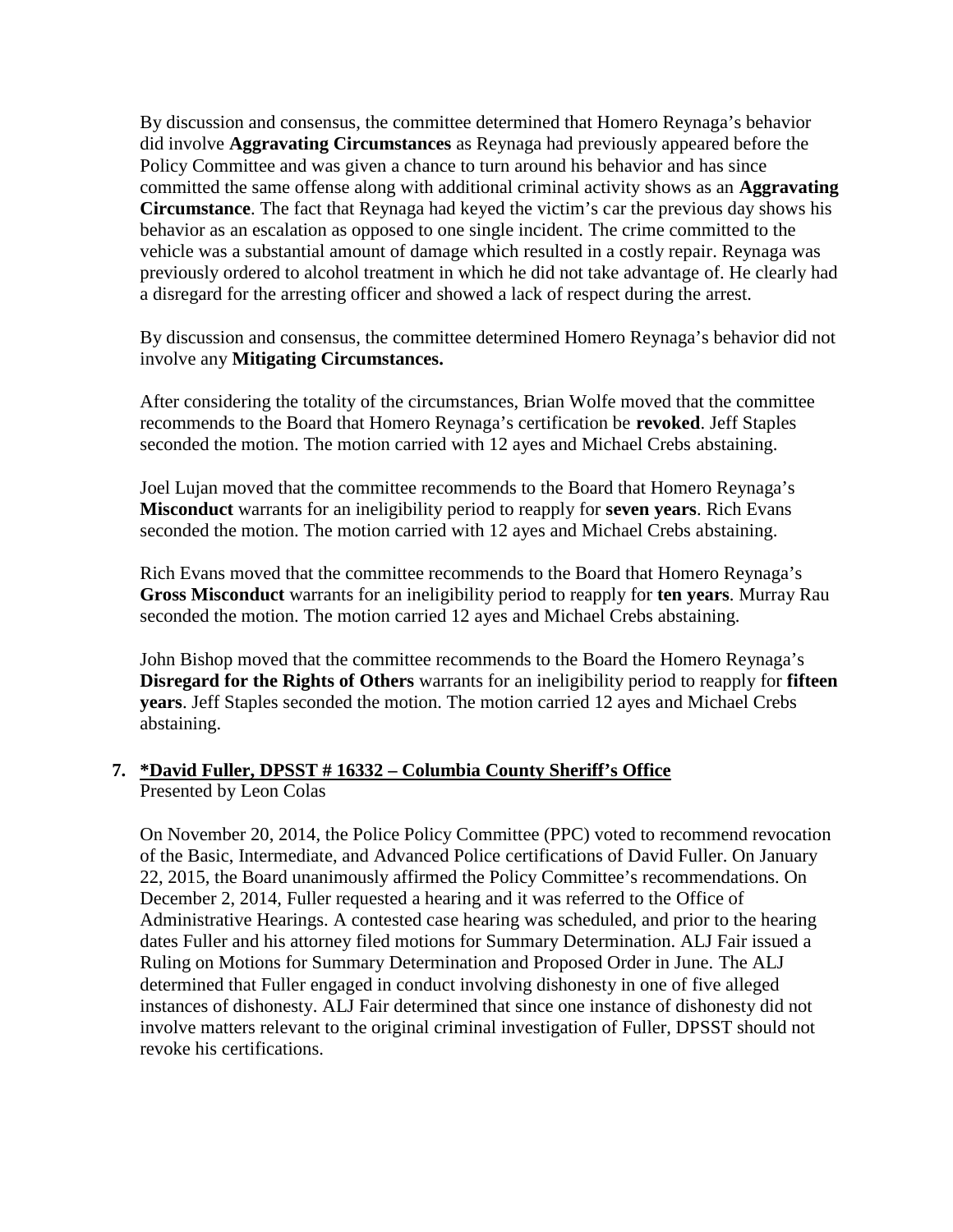John Bishop recommended the Board amend the proposed order by ALJ Fair. Michael Crebs seconded the motion. The motion carried unanimously.

Rich Evans moved to adopt the Amended Proposed Order prepared by staff and legal counsel, revoking Fuller's certifications. Michael Crebs seconded the motion.

#### **8. Department Update:**

Linsay Hale presented:

Sharon Huck, our Rules Coordinator, has announced her retirement at the end of the month. Jennifer Howald will be filling the position as a developmental opportunity. Jennifer served as a Scheduling and Certification Specialist within the Criminal Justice certification program. We are excited to have her fill this role in this developmental capacity.

Senate Bill 239 which states all agencies that use reserve officers conduct the same background check was affirmed by the Board and will open for public comment in March. We are looking at a roll out date of April  $1<sup>st</sup>$  and will be sending out notice to our constituents.

The agency is working on a method that would allow F-6 training rosters to be electronically sent to the agency. Once received and uploaded into our system the process will be instantaneously so there would not be a wait time to get the information entered into officer training records.

The Criminal Justice Denial/Revocation workgroup has been actively meeting. There has been great discussion thus far. Any recommendations from the workgroup, they will be presented to the Policy Committee by way of a rule change.

With the implementations of the Intermediate and Advanced Certification Charts, and will start the discussion with the work group involving the evaluation of the management, supervisory and executive certifications to see if any adjustments will need to be made.

The CPC Maintenance Training discussion is continuing and will be exploring the implementation of maintenance training for corrections and parole and probation officers.

The legislature is in session. There is only one bill that would directly affect DPSST. This is a bill dealing with private security providers presenting themselves as law enforcement. DPSST has been participating in the discussion, since DPSST is the agency that regulates Private Security.

The concepts for the 2017 Legislative Session need to be submitted to DAS and the Governor's office by April. We have received permission from the Board to file three concepts on behalf of DPSST and the Board. The first concept relates to the fingerprint authorities. The second is would allow DPSST to suspend the certification of Armed Private Security providers who do not complete the annual requalification training. The final concept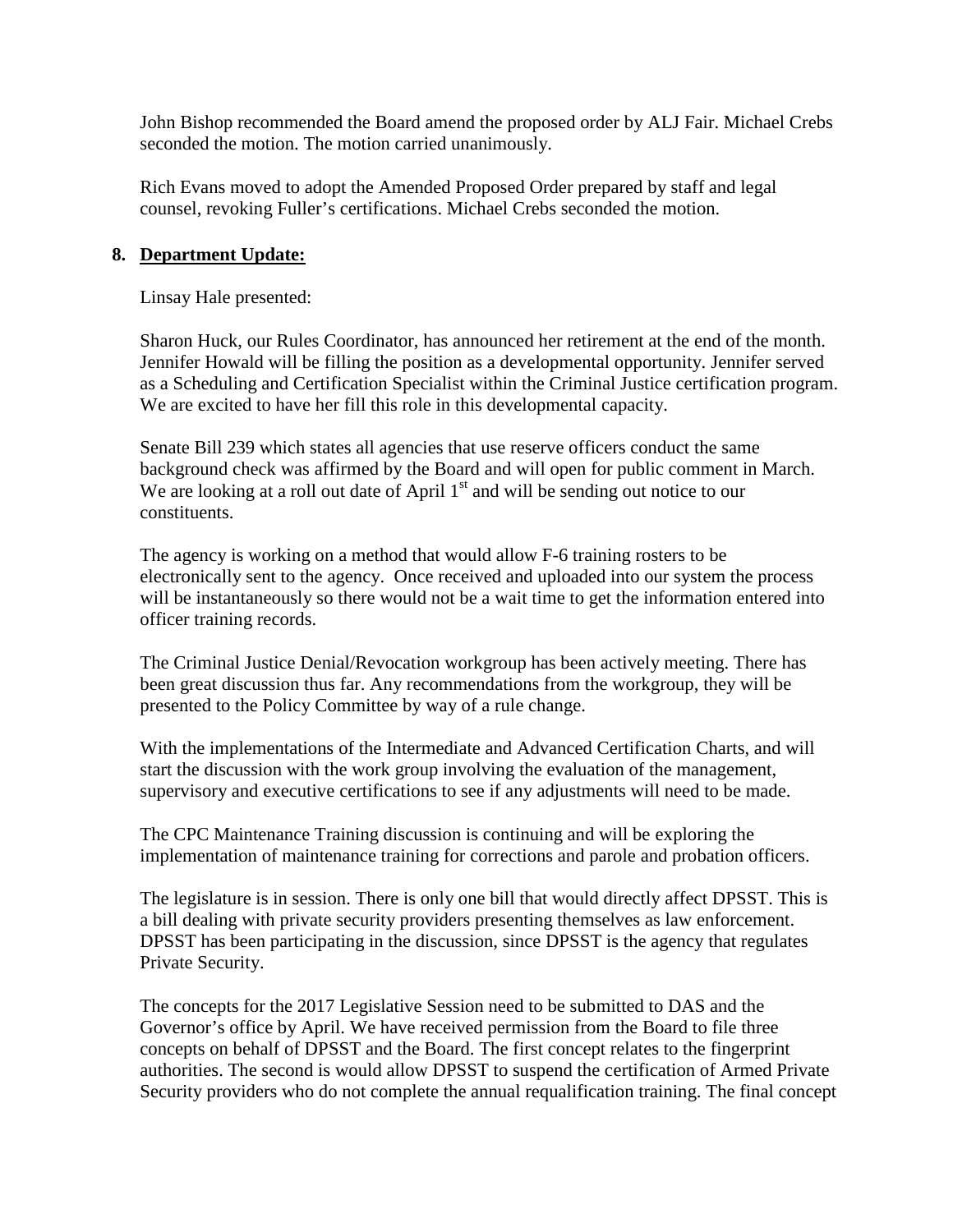involves adding a voting public member to the Corrections, Police and Telecommunications Policy Committees.

Todd Anderson gave an update on the following:

# **2016 Legislative Session**

Training Division Director Anderson shared that DPSST has four issues during the 2016 Legislative Session that will require that the agency appear in front of the Ways & Means Public Safety Sub Committee. DPSST has requested approximately 2.8 million to fund the addition of 4 additional 16-week Basic Police and 2 additional 6-week Basic Corrections classes during the 2015-2017 biennium. Along with the request for additional classes, Department of Corrections also requested fund for Coffee Creek and emergency beds at OSP.

The basic police numbers are if you hire someone today, the student will be enrolled in the May class which means we are under the 90 day wait period. The goal is to be under 60 days. There is a June class following the May class. The first 6 months of this year, the academy has a class coming in every month. This will move the Basic Classes from 13 to 17 and Basic Corrections Local from 5 to 7. These classes have been loaded into the DPSST calendar.

#### **OACP Police Training Discussion**

A number of new Oregon law enforcement leaders, combined with the recent delays in getting newly hired officers into basic training classes at the Academy, have led to discussions on evaluating the current system. The below list of questions was recently discussed by the Oregon Association of Chiefs of Police (OACP) Training and Education Committee meeting earlier this month in Seaside.

- Is what DPSST is currently doing, regarding police training, adequate to meet LE's needs and recruitment challenges?
- Should the Metro Region have a commuter's academy?
- Should agencies be provided with an option to train their own recruits?
- Should DPSST look to certifying Community College programs to train police officers?
- Should the State begin a proactive PSA program touting the vocation of police work?

Director Anderson noted that the above list of issues is by no means is a reflection of statewide concerns, but a list of suggestions from a few. DPSST was actively engaged in the discussion and pledged to work with OACP members.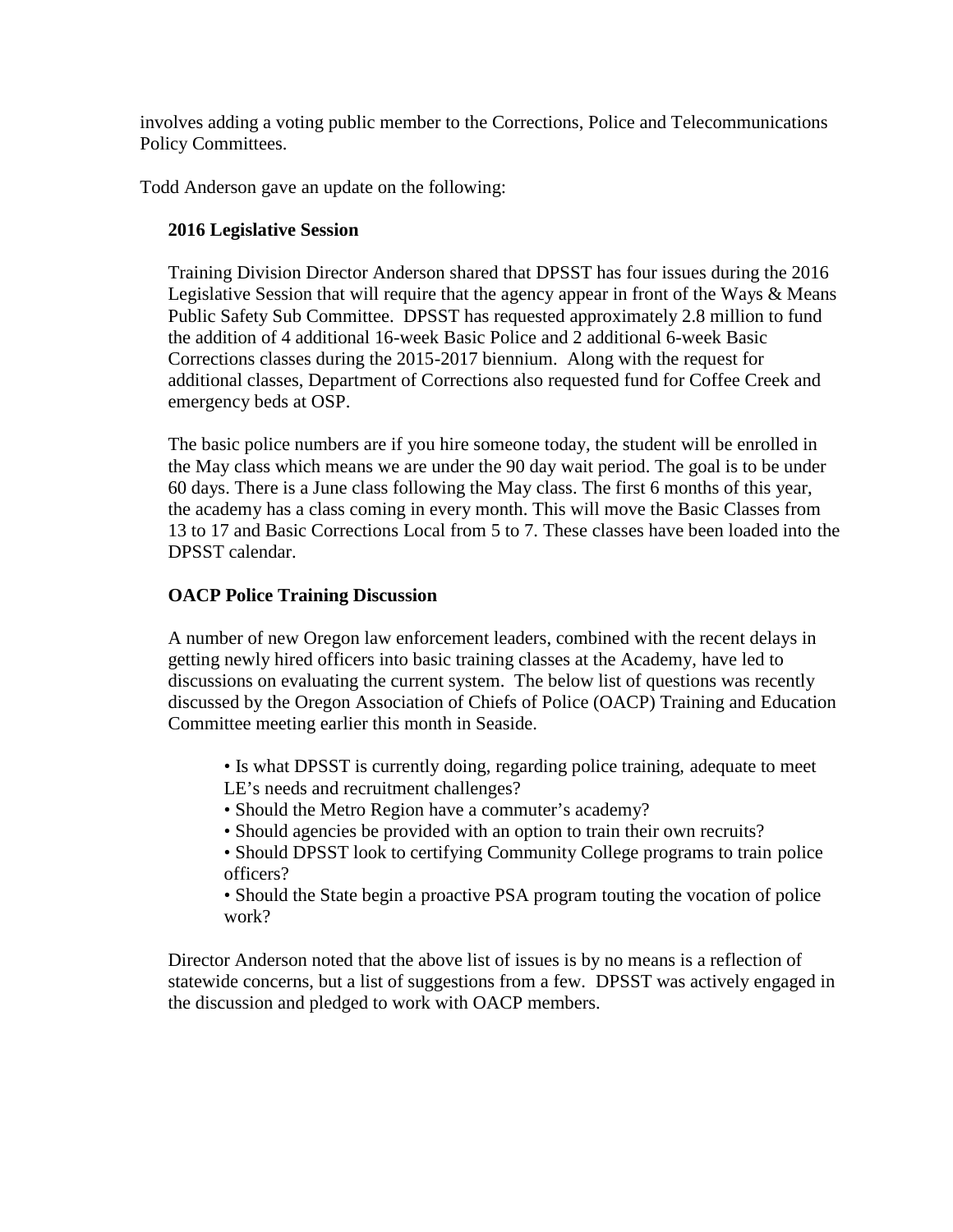#### **BHO Labs**

The Oregon High Intensity Drug Trafficking Area (HIDTA) program is located at DPSST and its Director Chris Gibson expressed interest in working with fire agencies regarding the uptick of *Butane Honey Oil* **(**BHO labs we have been seeing in Oregon. Director Gibson, Captain Terri Davie of the Oregon State Police, and Fire & Arson Investigators with the Portland Police Bureau and Portland Fire & Rescue developed a presentation regarding this issue and the prosecution of these cases. The presentation has already been given to the Oregon Fire Chiefs Association (OFCA) Executive Board, Oregon Association of Chiefs of Police, and Oregon State Sheriff's Association. Presentations are scheduled for the upcoming Oregon Fire Marshals Association (OFMA), International Association of Arson Investigators (IAAI), and OFCA Conferences. The presentation covers the issue, safety concerns, and efforts underway to investigate process and prosecute if possible those involved in these explosions and fires. The presentation takes about 20-30 minutes. On a related note, Captain Davie is forming a work group on this issue that includes representatives of the OFCA, HIDTA, State Fire Marshal's Office, and other members to develop a statewide approach to this issue.

# **Active Shooter**

DPSST continues to offer active shooter training classes on a statewide basis to law enforcement, fire-rescue and 9-1-1 agencies. We are also going to develop an active shooter management class for first arriving supervisors and command staff that will provide tools for leadership of these events for the first 72 hours. DPSST will be working with public safety leaders from law enforcement, fire, and 9-1-1 who were involved in UCC, Clackamas Town Center, and Reynolds HS to assist us. DPSST also plans to include the FBI and ATF on the training class to ensure federal law enforcement resources are included in the training. The work group should begin in March and complete its assignment in a few months.

# **OACP/OSSA Mental Health Crisis Work Group**

DPSST has been asked to help facilitate the work of the OACP/OSSA Mental Health Crisis Work Group. The group will eventually bring together law enforcement representatives and will expand to include fire, EMS and 9-1-1 representatives as well as mental health and community resources.

# **Areas to be addressed:**

 State wide acknowledgment of current Legal status regarding 9th circuit and Use of Force encounters with Mentally Ill individuals. (i.e. state wide adoption of Enhanced Graham Standards for Use of Force policies and DPSST training). Kenny Montoya can help with this as well as Elmer if needed.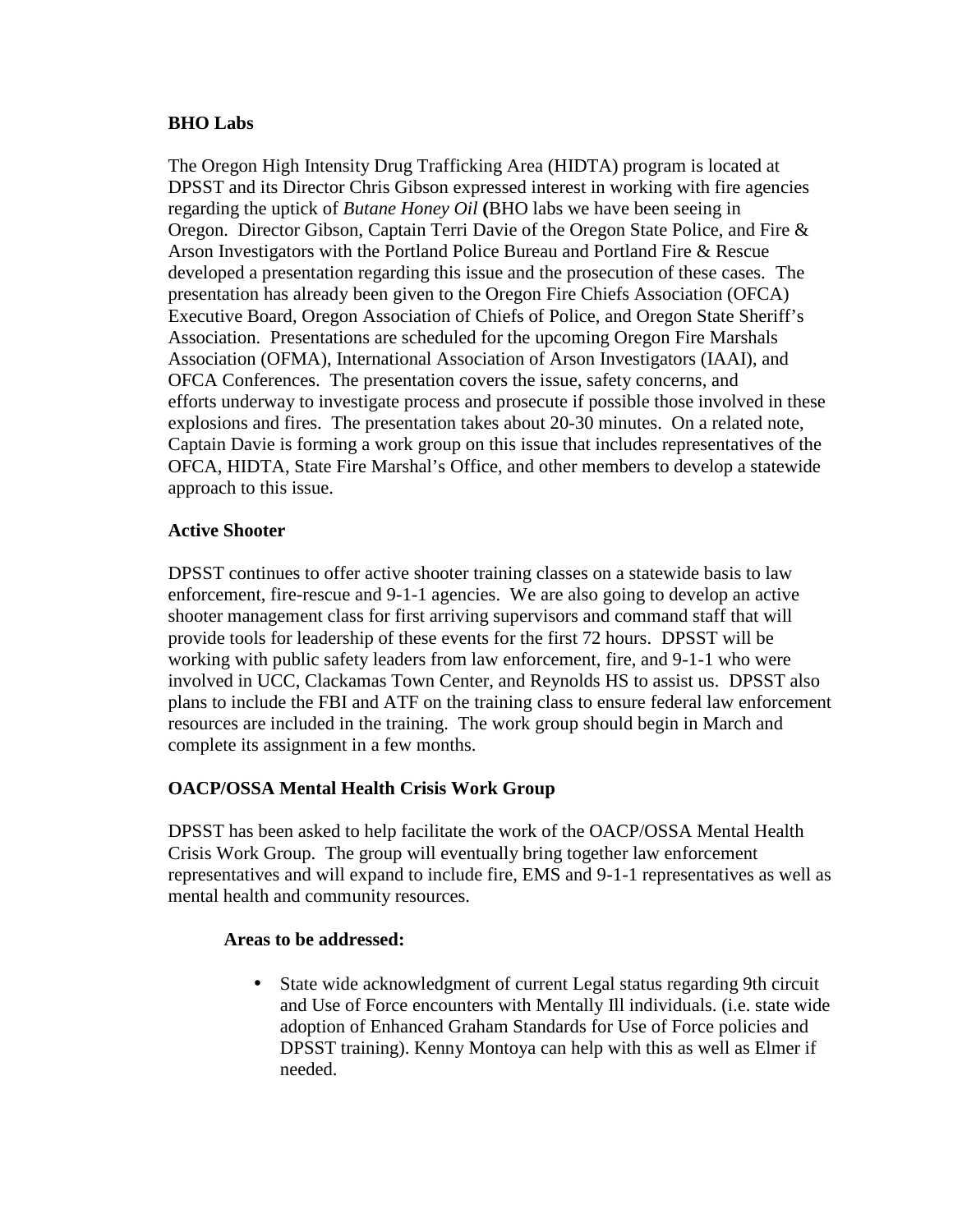- Look at developing a "Standardized Response Protocol" once there is an understanding of current case law.
- Training for both recruits/ and career LE. What should the recommendation be for DPSST in regard to hours associated with classroom portion of CIT? How many hours dedicated to practical scenarios?
- Recommendation for # of hours for Enhanced CIT
- "Policy Framing" recommendations for LE agencies with regard to incorporating MH scenarios into Survival Skills training.
- Potential for Legislative goals around funding at a State wide level for Mobile Crisis Response Teams, Crisis Outreach Response Teams, more 24/7 Psychiatric Crisis Centers (Regional for the Coast and Eastern part of the State)

# **Death of Sgt. Jason Gooding – Seaside Police Department**

DPSST staff has supported the Oregon Fallen Badge Foundation as they assist the Seaside Police Department with their loss. Sergeant Jason Goodding's (DPSST# 43017) was shot and killed while serving a felony warrant on Friday evening, February 5, 2016 at around 9:20 pm. The Public Safety Memorial Fund Board held an emergency meeting to provide assistance to Sgt. Goodding's family. The Governor's Commission on the Law Enforcement Medal of Honor held an emergency telephonic meeting and unanimously approved a request to present the Medal of Ultimate Sacrifice to the family. Governor Kate Brown presented the Medal Ultimate Sacrifice to Sgt. Gooding's family during the memorial ceremony on Friday, February 12, 2016 at the Seaside Convention Ceremony. Sgt. Goodding is the 183rd Oregon law enforcement officer to have died in the line of duty since the first was recorded in the 1880s. Sgt. Gooding's name will be added to the Oregon Fallen Law Enforcement Officer Memorial during the 2017 ceremony.

#### **Granite Police Department**

The City of Granite (Grant County – population approximately 40 residents) has been in touch with DPSST staff and has indicated that their community will be forming a police department. DPSST has been providing information on state standards and have also provided contact information for resources such as CityCounty Insurance Services (CCIS).